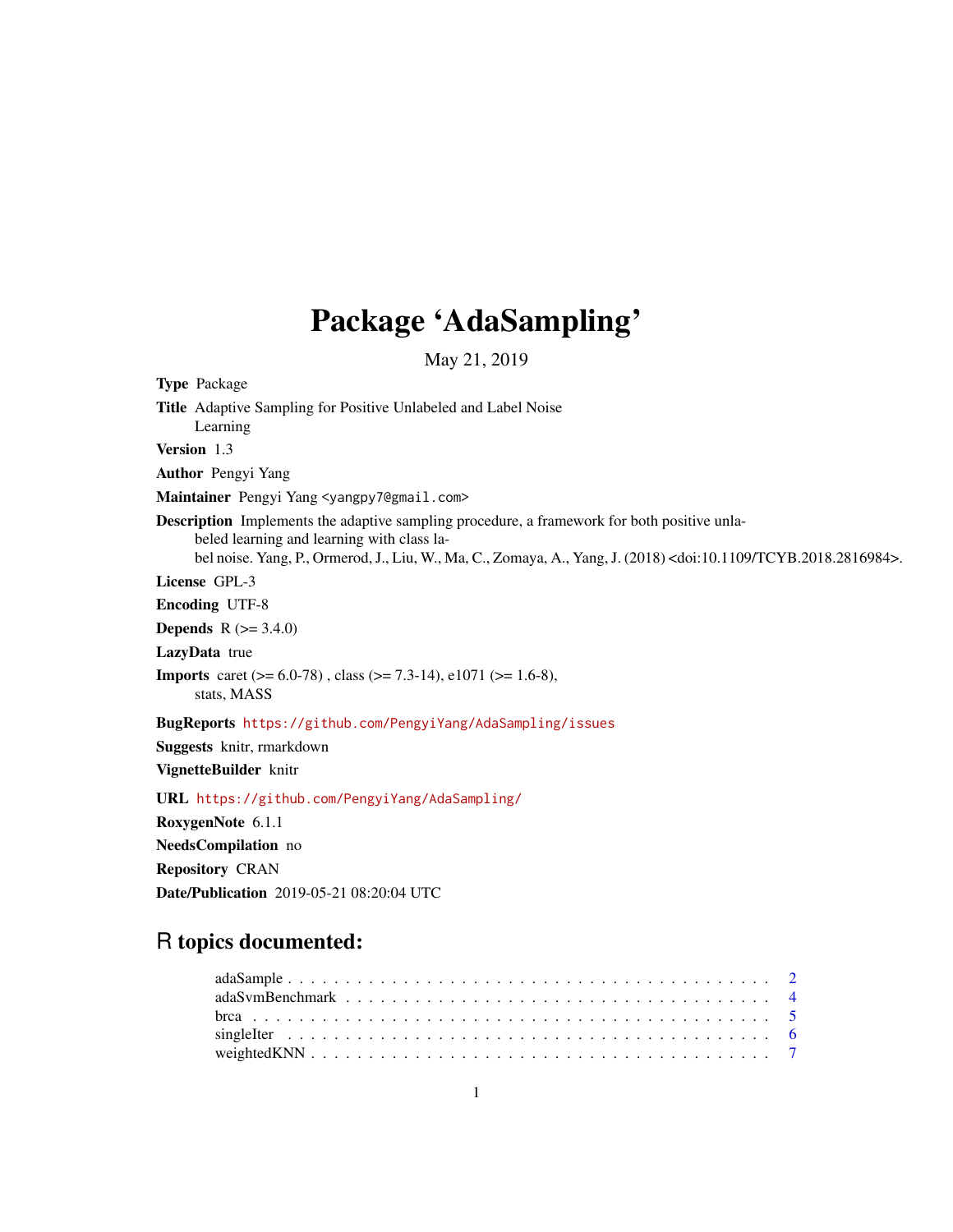#### <span id="page-1-0"></span> $2$  and  $aS$  and  $aS$  and  $aS$  and  $aS$  and  $aS$  and  $aS$  and  $aS$  and  $aS$  and  $aS$  and  $aS$  and  $aS$  and  $aS$  and  $aS$  and  $aS$  and  $aS$  and  $aS$  and  $aS$  and  $aS$  and  $aS$  and  $aS$  and  $aS$  and  $aS$  and  $aS$  and  $aS$  a

**Index** [8](#page-7-0) **8** 

adaSample *Implementation of AdaSampling for positive unlabelled and label noise learning.*

#### Description

adaSample() applies the AdaSampling procedure to reduce noise in the training set, and subsequently trains a classifier from the new training set. For each row (observation) in the test set, it returns the probabilities of it being a positive ("P) or negative ("N") instance, as a two column data frame.

#### Usage

```
adaSample(Ps, Ns, train.mat, test.mat, classifier = "svm", s = 1,
 C = 1, sampleFactor = 1, weights = NULL)
```
#### Arguments

| <b>Ps</b>    | names (each instance in the data has to be named) of positive examples                                                                                                                                                                      |
|--------------|---------------------------------------------------------------------------------------------------------------------------------------------------------------------------------------------------------------------------------------------|
| <b>Ns</b>    | names (each instance in the data has to be named) of negative examples                                                                                                                                                                      |
| train.mat    | training data matrix, without class labels.                                                                                                                                                                                                 |
| test.mat     | test data matrix, without class labels.                                                                                                                                                                                                     |
| classifier   | classification algorithm to be used for learning. Current options are support vec-<br>tor machine, "svm", k-nearest neighbour, "knn", logistic regression "logit",<br>linear discriminant analysis "1da", and feature weighted knn, "wKNN". |
| S            | sets the seed.                                                                                                                                                                                                                              |
| C            | sets how many times to run the classifier, C>1 induces an ensemble learning<br>model.                                                                                                                                                       |
| sampleFactor | provides a control on the sample size for resampling.                                                                                                                                                                                       |
| weights      | feature weights, required when using weighted knn.                                                                                                                                                                                          |

#### Details

adaSample() is an adaptive sampling-based noise reduction method to deal with noisy class labelled data, which acts as a wrapper for traditional classifiers, such as support vector machines, k-nearest neighbours, logistic regression, and linear discriminant analysis.

This process is used to build up a noise-minimized training set that is derived by iteratively resampling the training set, (train) based on probabilities derived after its classification.

This sampled training set is then used to train a classifier, which is then executed on the test set. adaSample() returns a series of predictions for each row of the test set.

Note that this function does not evaluate the quality of the model and thus does not compare its output to true values of the test set. To assess please see adaSvmBenchmark().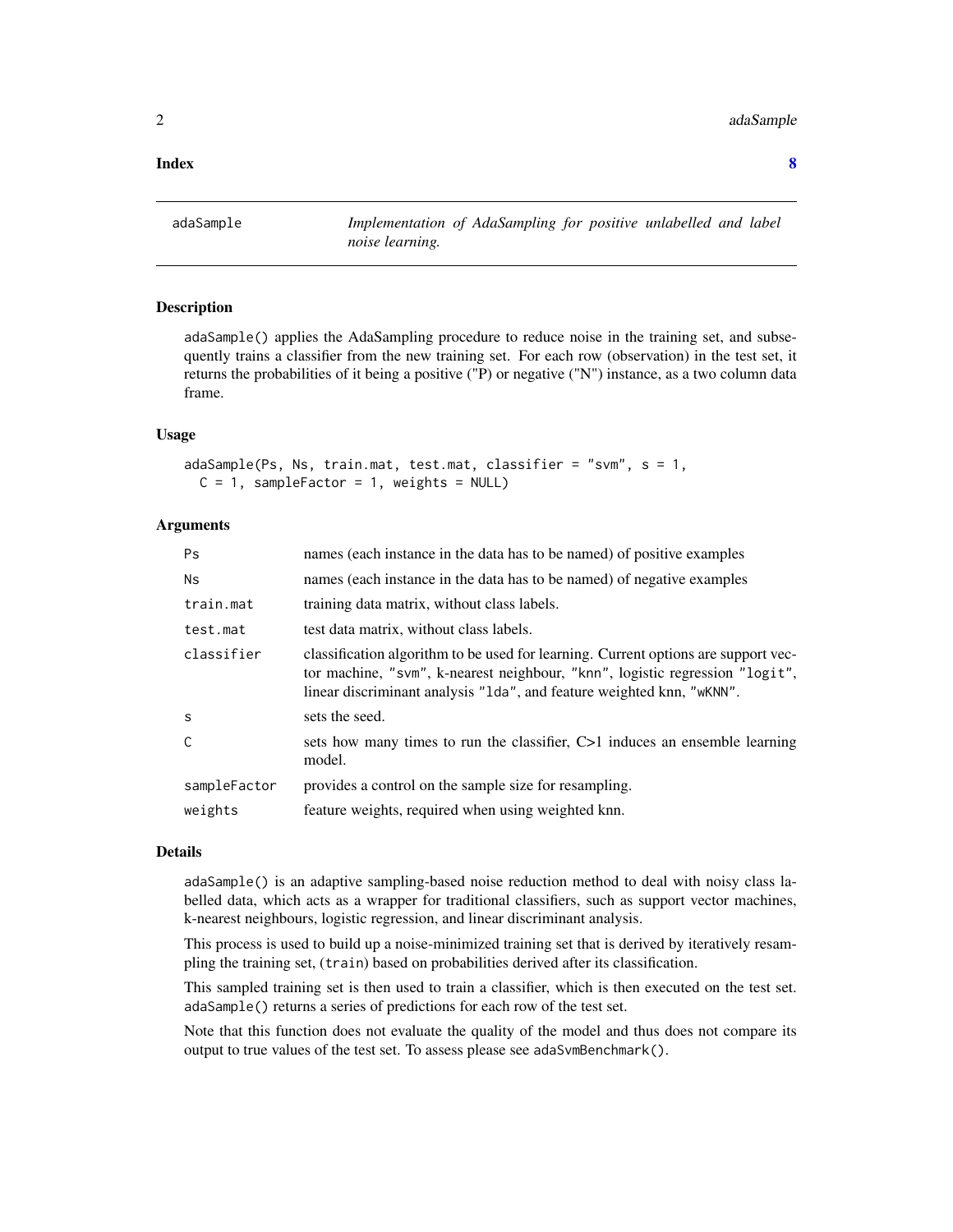#### adaSample 3

#### Value

a two column matrix providing classification probabilities of each sample with respect to positive and negative classes

#### References

Yang, P., Liu, W., Yang. J. (2017) Positive unlabeled learning via wrapper-based adaptive sampling. *International Joint Conferences on Artificial Intelligence (IJCAI)*, 3272-3279

Yang, P., Ormerod, J., Liu, W., Ma, C., Zomaya, A., Yang, J.(2018) AdaSampling for positiveunlabeled and label noise learning with bioinformatics applications. *IEEE Transactions on Cybernetics*, doi:10.1109/TCYB.2018.2816984

#### Examples

```
# Load the example dataset
data(brca)
head(brca)
# First, clean up the dataset to transform into the required format.
brca.mat \leq apply(X = brca[,-10], MARGIN = 2, FUN = as.numeric)
brca.cls <- sapply(X = brca$cla, FUN = function(x) {ifelse(x == "malignant", 1, 0)})
rownames(brca.mat) <- paste("p", 1:nrow(brca.mat), sep="_")
# Introduce 40% noise to positive class and 30% noise to the negative class
set.seed(1)
pos \le which(brca.cls == 1)
neg \leftarrow \text{which}(b \text{rca}.\text{cls} == 0)brca.cls.noisy <- brca.cls
brca.cls.noisy[sample(pos, floor(length(pos) * 0.4))] <- 0
brca.cls.noisy[sample(neg, floor(length(neg) * 0.3))] <- 1
# Identify positive and negative examples from the noisy dataset
Ps <- rownames(brca.mat)[which(brca.cls.noisy == 1)]
Ns <- rownames(brca.mat)[which(brca.cls.noisy == 0)]
# Apply AdaSampling method on the noisy data
brca.preds <- adaSample(Ps, Ns, train.mat=brca.mat, test.mat=brca.mat, classifier = "knn")
head(brca.preds)
# Orignal accuracy from the labels
accuracy <- sum(brca.cls.noisy == brca.cls) / length(brca.cls)
accuracy
# Accuracy after applying AdaSampling method
accuracyWithAdaSample <- sum(ifelse(brca.preds[,"P"] > 0.5, 1, 0) == brca.cls) / length(brca.cls)
accuracyWithAdaSample
```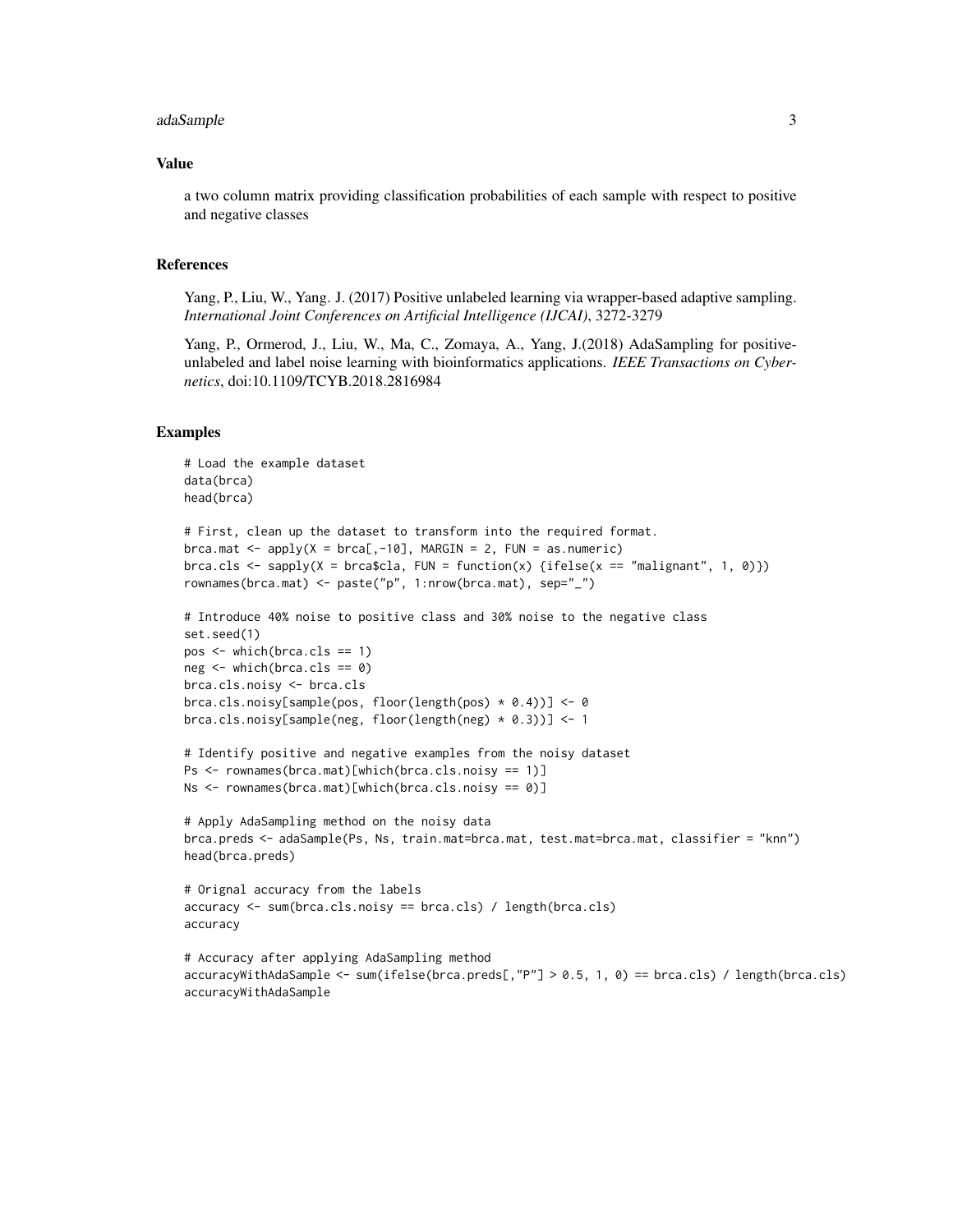#### **Description**

adaSvmBenchmark() allows a comparison between the performance of an AdaSampling-enhanced SVM (support vector machine)- classifier against the SVM-classifier on its own. It requires a matrix of features (extracted from a labelled dataset), and two vectors of true labels and labels with noise added as desired. It runs an SVM classifier and returns a matrix which displays the specificity (Sp), sensitivity (Se) and F1 score for each of four conditions: "Original" (classifying with true labels), "Baseline" (classifying with noisy labels), "AdaSingle" (classifying using AdaSampling) and "AdaEnsemble" (classifying using AdaSampling in conjunction with an ensemble of models).

#### Usage

```
adaSvmBenchmark(data.mat, data.cls, data.cls.truth, cvSeed, C = 50,
  sampleFactor = 1)
```
#### Arguments

| data.mat     | a rectangular matrix or data frame that can be coerced to a matrix, containing<br>the features of the dataset, without class labels. Rownames (possibly containing<br>unique identifiers) will be ignored.                  |
|--------------|-----------------------------------------------------------------------------------------------------------------------------------------------------------------------------------------------------------------------------|
| data.cls     | a numeric vector containing class labels for the dataset with added noise. Must<br>be in the same order and of the same length as data mat. Labels must be 1 for<br>positive observations, and 0 for negative observations. |
|              | data.cls.truth a numeric vector of true class labels for the dataset. Must be the same order and<br>of the same length as data mat. Labels must be 1, for positive observations,<br>and 0 for negative observations.        |
| cvSeed       | sets the seed for cross-validation.                                                                                                                                                                                         |
| C            | sets how many times to run the classifier, for the AdaEnsemble condition. See<br>Description above.                                                                                                                         |
| sampleFactor | provides a control on the sample size for resampling.                                                                                                                                                                       |

#### Details

AdaSampling is an adaptive sampling-based noise reduction method to deal with noisy class labelled data, which acts as a wrapper for traditional classifiers, such as support vector machines, k-nearest neighbours, logistic regression, and linear discriminant analysis. For more details see ?adaSample().

This function runs evaluates the AdaSampling procedure by adding noise to a labelled dataset, and then running support vector machines on the original and the noisy dataset. Note that this function is for benchmarking AdaSampling performance using what is assumed to be a well-labelled dataset. In order to run AdaSampling on a noisy dataset, please see adaSample().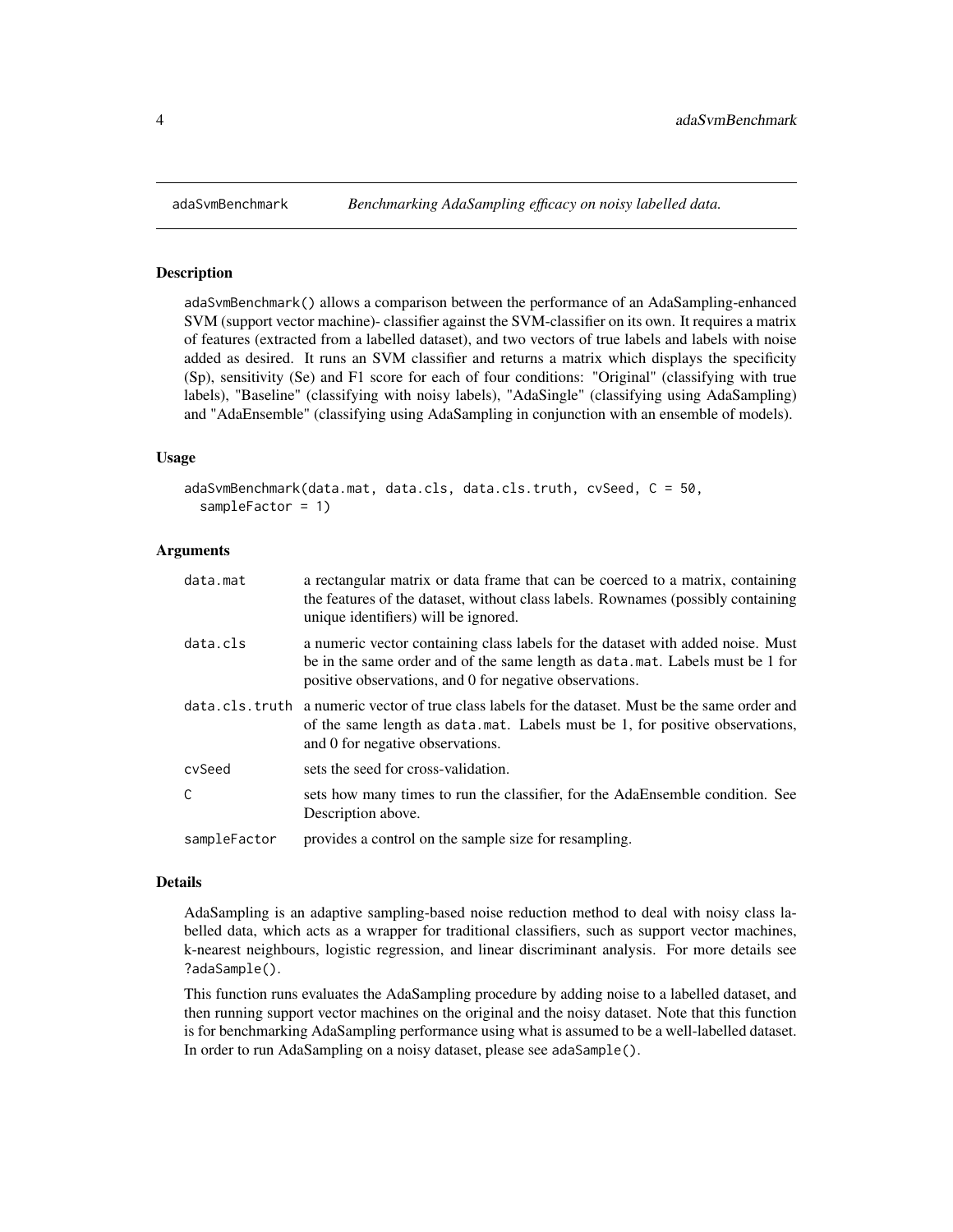<span id="page-4-0"></span>brca 55 and 55 and 55 and 55 and 55 and 55 and 55 and 55 and 55 and 55 and 55 and 55 and 55 and 55 and 55 and 55 and 55 and 55 and 55 and 55 and 55 and 55 and 55 and 55 and 55 and 55 and 55 and 55 and 55 and 55 and 55 and

#### Value

performance matrix

#### References

Yang, P., Liu, W., Yang. J. (2017) Positive unlabeled learning via wrapper-based adaptive sampling. *International Joint Conferences on Artificial Intelligence (IJCAI)*, 3272-3279

Yang, P., Ormerod, J., Liu, W., Ma, C., Zomaya, A., Yang, J.(2018) AdaSampling for positiveunlabeled and label noise learning with bioinformatics applications. *IEEE Transactions on Cybernetics*, doi:10.1109/TCYB.2018.2816984

#### Examples

```
# Load the example dataset
data(brca)
head(brca)
# First, clean up the dataset to transform into the required format.
brca.mat \leq apply(X = brca[,-10], MARGIN = 2, FUN = as.numeric)
brca.cls <- sapply(X = brca$cla, FUN = function(x) {ifelse(x == "malignant", 1, 0)})
rownames(brca.mat) <- paste("p", 1:nrow(brca.mat), sep="_")
# Introduce 40% noise to positive class and 30% noise to the negative class
set.seed(1)
pos \le - which(brca.cls == 1)
neg \leftarrow \text{which}(b \text{rca}.\text{cls} == 0)brca.cls.noisy <- brca.cls
brca.cls.noisy[sample(pos, floor(length(pos) * 0.4))] <- 0
brca.cls.noisy[sample(neg, floor(length(neg) * 0.3))] <- 1
# benchmark classification performance with different approaches
adaSvmBenchmark(data.mat = brca.mat, data.cls = brca.cls.noisy, data.cls.truth = brca.cls, cvSeed=1)
```
brca *Wisconsin Breast Cancer Database (1991)*

#### Description

A cleaned version of the original Wisconsin Breast Cancer dataset containing histological information about 683 breast cancer samples collected from patients at the University of Wisconsin Hospitals, Madison by Dr. William H. Wolberg between January 1989 and November 1991.

#### Usage

brca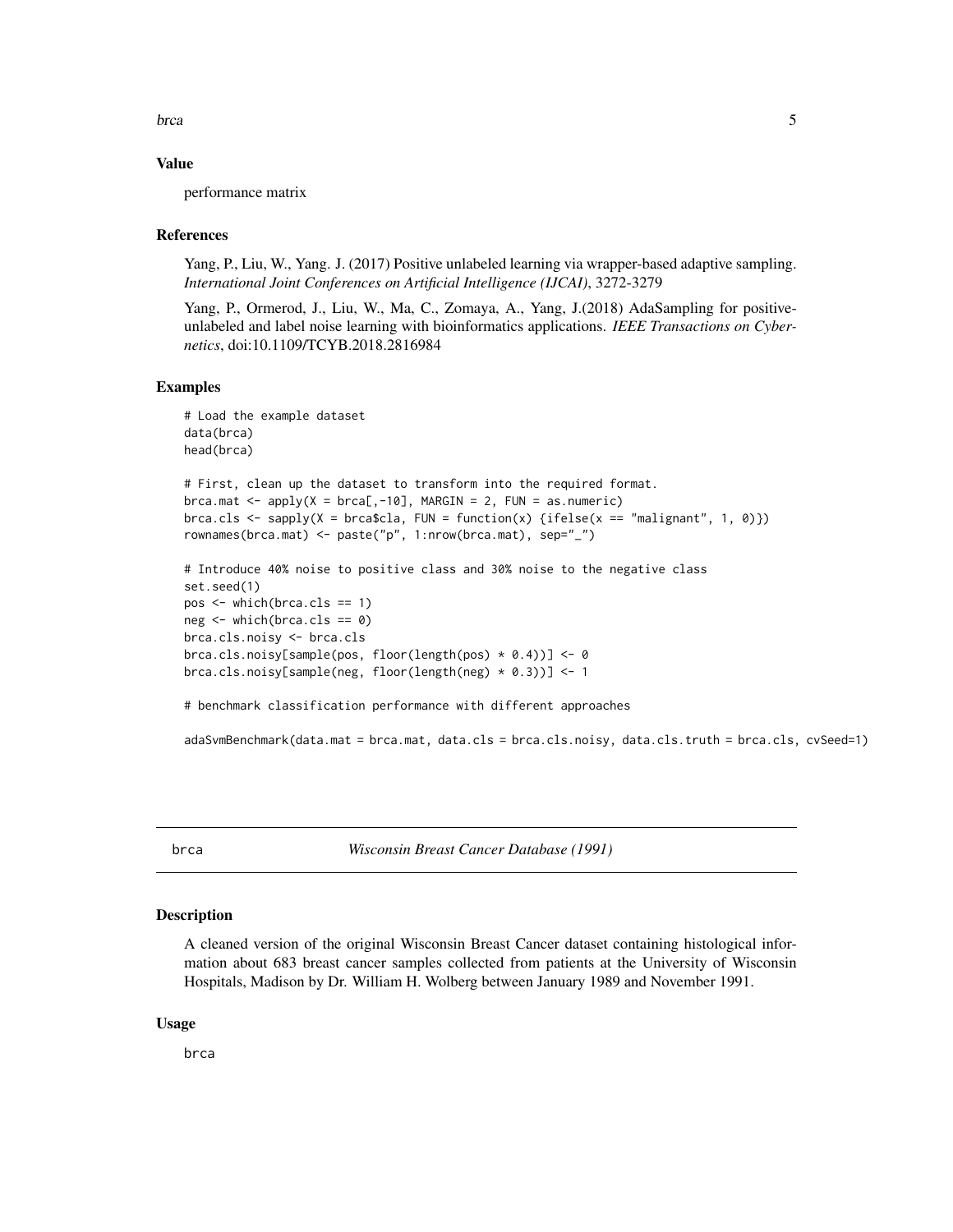<span id="page-5-0"></span>**6** singleIter

#### Format

A data frame with 683 rows and 10 variables:

clt Clump thickness, 1 - 10

ucs Uniformity of cell size, 1 - 10

uch Uniformity of cell shape, 1 - 10

mad Marginal adhesion, 1 - 10

ecs Single epithelial cell size, 1 - 10

nuc Bare nuclei, 1 - 10

chr Bland chromatin, 1 - 10

ncl Normal nucleoli, 1 - 10

mit Mitoses, 1 - 10

cla Class, benign or malignant

#### Source

[https://archive.ics.uci.edu/ml/machine-learning-databases/breast-cancer-wiscons](https://archive.ics.uci.edu/ml/machine-learning-databases/breast-cancer-wisconsin/breast-cancer-wisconsin.data)in/ [breast-cancer-wisconsin.data](https://archive.ics.uci.edu/ml/machine-learning-databases/breast-cancer-wisconsin/breast-cancer-wisconsin.data)

#### References

O. L. Mangasarian and W. H. Wolberg: "Cancer diagnosis via linear programming", *SIAM News*, Volume 23, Number 5, September 1990, pp 1 & 18.

| singleIter | singleIter() applies a single iteraction of AdaSampling procedure.       |
|------------|--------------------------------------------------------------------------|
|            | It returns the probabilities of all samples as being a positive $(P)$ or |
|            | negative (N) instance, as a two column data frame.                       |

#### Description

Classification algorithms included are support vector machines (svm), k-nearest neighbours (knn), logistic regression (logit), linear discriminant analysis (lda), feature weighted knn (wKNN).

#### Usage

```
singleIter(Ps, Ns, dat, test = NULL, pos.probs = NULL,
 una.probs = NULL, classifier = "svm", sampleFactor, seed, weights)
```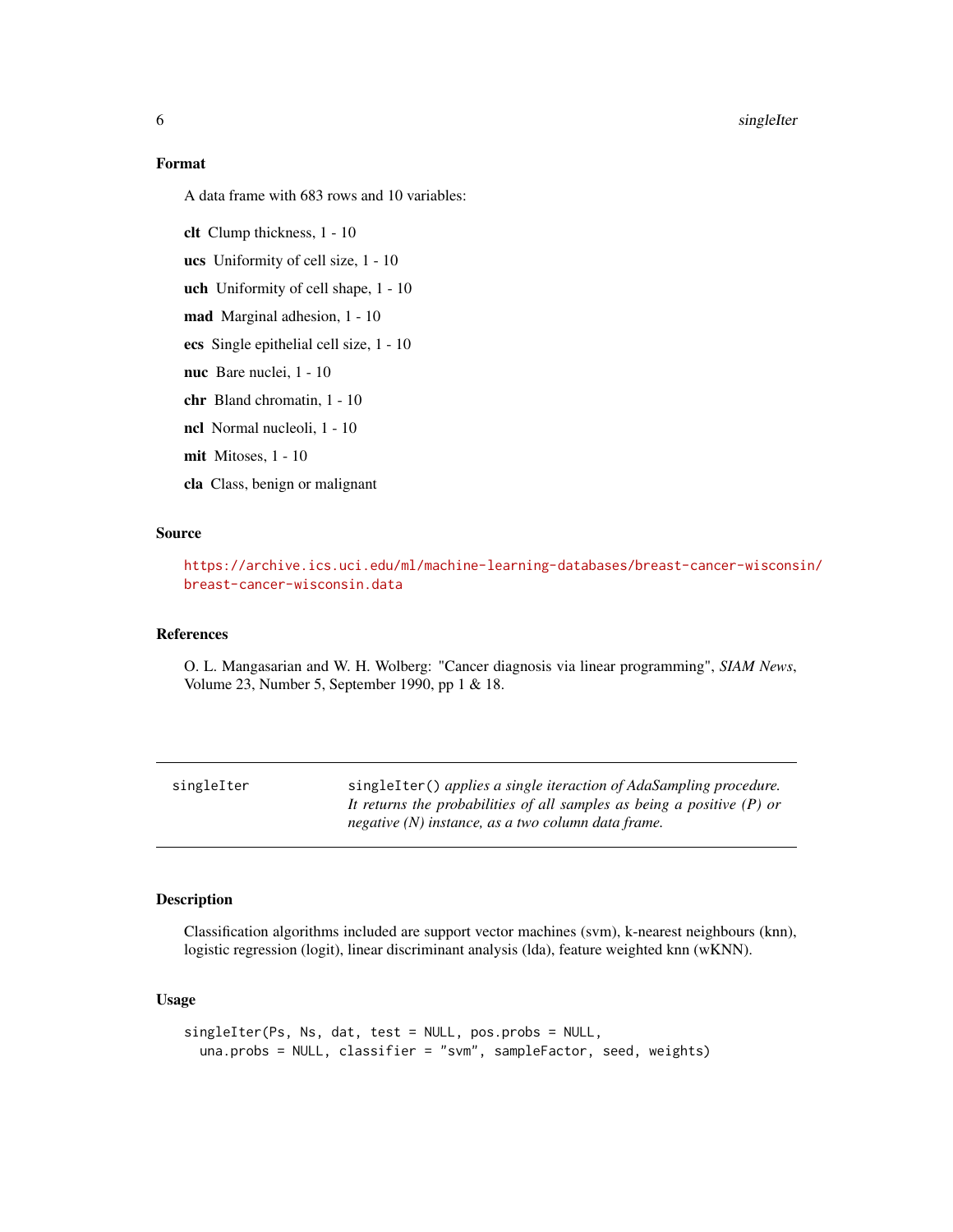#### <span id="page-6-0"></span>weightedKNN 7

#### Arguments

| <b>Ps</b>    | names (name as index) of positive examples                                                                                                                                                                                                  |
|--------------|---------------------------------------------------------------------------------------------------------------------------------------------------------------------------------------------------------------------------------------------|
| <b>Ns</b>    | names (name as index) of negative examples                                                                                                                                                                                                  |
| dat          | training data matrix, without class labels.                                                                                                                                                                                                 |
| test         | test data matrix, without class labels. Training data matrix will be used for<br>testing if this is NULL (default).                                                                                                                         |
| pos.probs    | a numeric vector of containing probability of positive examples been positive                                                                                                                                                               |
| una.probs    | a numeric vector of containing probability of negative or unannotated examples<br>been negative                                                                                                                                             |
| classifier   | classification algorithm to be used for learning. Current options are support vec-<br>tor machine, "svm", k-nearest neighbour, "knn", logistic regression "logit",<br>linear discriminant analysis "1da", and feature weighted knn, "wKNN". |
| sampleFactor | provides a control on the sample size for resampling.                                                                                                                                                                                       |
| seed         | sets the seed.                                                                                                                                                                                                                              |
| weights      | feature weights, required when using weighted knn.                                                                                                                                                                                          |

#### References

Yang, P., Liu, W., Yang. J. (2017) Positive unlabeled learning via wrapper-based adaptive sampling. *International Joint Conferences on Artificial Intelligence (IJCAI)*, 3272-3279

Yang, P., Ormerod, J., Liu, W., Ma, C., Zomaya, A., Yang, J.(2018) AdaSampling for positiveunlabeled and label noise learning with bioinformatics applications. *IEEE Transactions on Cybernetics*, doi:10.1109/TCYB.2018.2816984

| weightedKNN | Implementation of a feature weighted k-nearest neighbour classifier. |  |  |  |
|-------------|----------------------------------------------------------------------|--|--|--|
|             |                                                                      |  |  |  |

#### Description

Implementation of a feature weighted k-nearest neighbour classifier.

#### Usage

```
weightedKNN(train.mat, test.mat, cl, k = 3, weights)
```
#### Arguments

| train.mat | training data matrix, without class labels. |
|-----------|---------------------------------------------|
| test.mat  | test data matrix, without class labels.     |
| c1        | class labels for training data.             |
| k         | number of nearest neighbour to be used.     |
| weights   | weights to be assigned to each feautre.     |